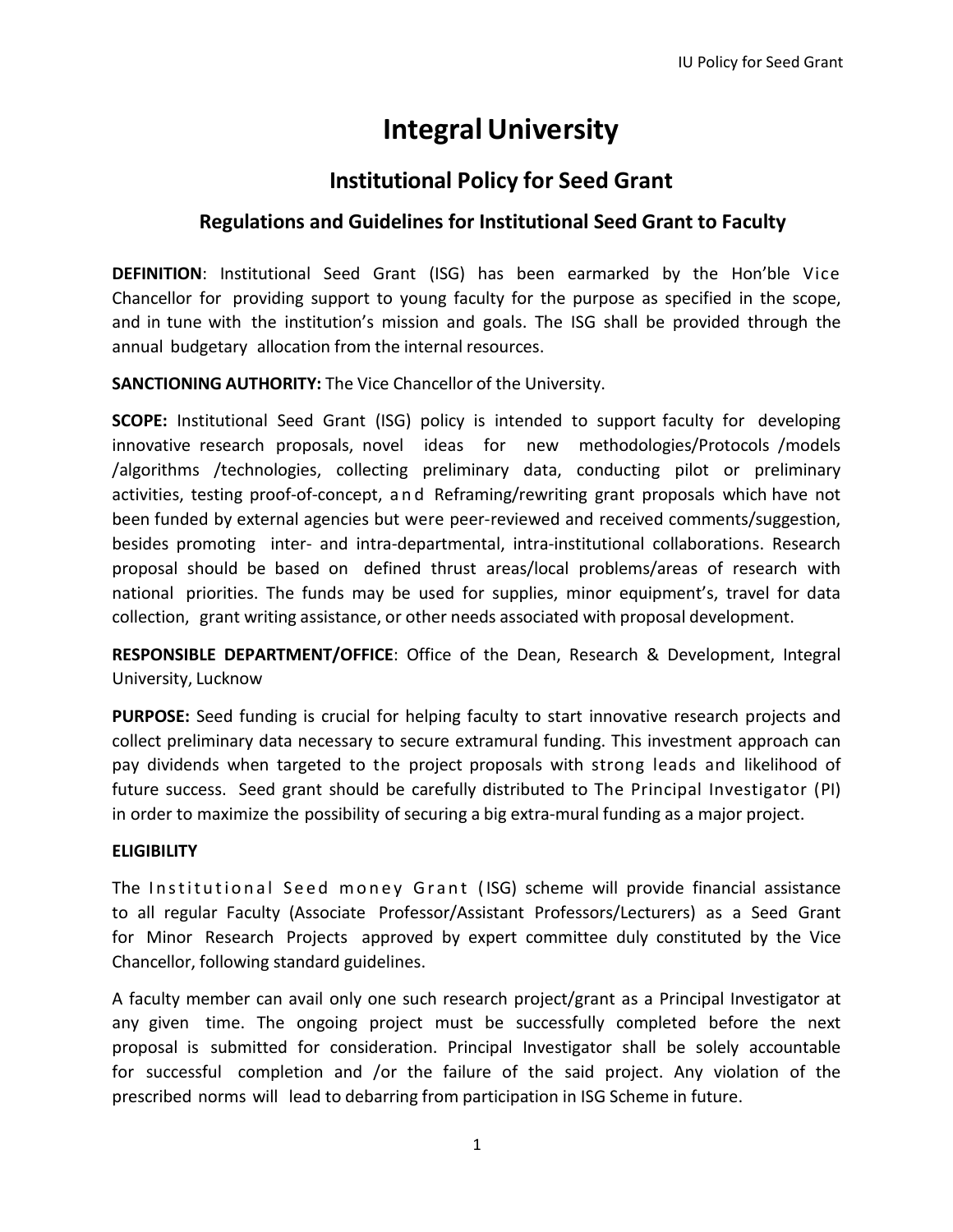**RESEARCH OUTCOME (Deliverables):** The Principal Investigator is required to publish at least two papers in a peer-reviewed indexed (SCI/Scopus/UGC CARE) journal and/or publish a Book/Book Chapter and also present the work in any National/International Conference/Seminar, etc. from the research work carried out in the said project before its completion. The authors must acknowledge the funding source and include University affiliation in all such publications. Besides, a major research proposal based on the preliminary data or otherwise should be submitted before the completion of the minor project for obtaining extramural funding from any National/International funding agencies.

#### **NATURE OF ASSISTANCE**:

The quantum of assistance for a research project is between 1.0 lakh to 3.0 Lakh in two installments as one-time grant for recurring/non-recurring expenses.

- (i) **Books and Journals**: The books & journals grants may be utilized to procure the essential books & journals needed for the proposed research work. The books & journals acquired by the Principal investigator under a Minor Research Project will be the institutional property and must be accessioned in Central Library and deposited back either in the central/ department library of the Integral University after the completion of the project.
- (ii) **Contingency**: The admissible contingency grant may be utilized for laboratory chemicals/glass ware/plastic wares/ minor equipments, softwares, spares for equipment's, Xerox, stationary, postage, outsourcing of experimental analysis, data analysis, computation and printing needed, etc. for the project.
- (iii) **Travel and Field Work:** The amount allocated under the head travel/field work is to be utilized for data collection and collection of other information such as documents and visit to libraries within the general scope and sphere of the ongoing project. This should not be used for attending conferences, seminars, workshops and training courses etc. The PIs & Co-PIs can also avail special casual leave/duty leave for field work/collection of data or other related work outside the campus as per University rules.
- (iv) **Re-Appropriation:** The Principal Investigator may apply for re-appropriation of maximum 20 per cent of the grant allocated under each head with proper justification for approval of the Finance Department on recommendation of Dean, Research & Development.
- (v) **Duration of Project**: The tenure of the research project will be for a period of two-Year from the date of issue of the sanction letter.

**Extension of time limit for report submission:** No extension in tenure is admissible under normal conditions. However, in exceptional case of a delay in submission of the Final Report within the prescribed time limit the PI is required to seek permission in writing for extension of time with proper reasons from the Dean, Research & Development. The maximum period of extension shall not be more than three (03) months with no financial implications.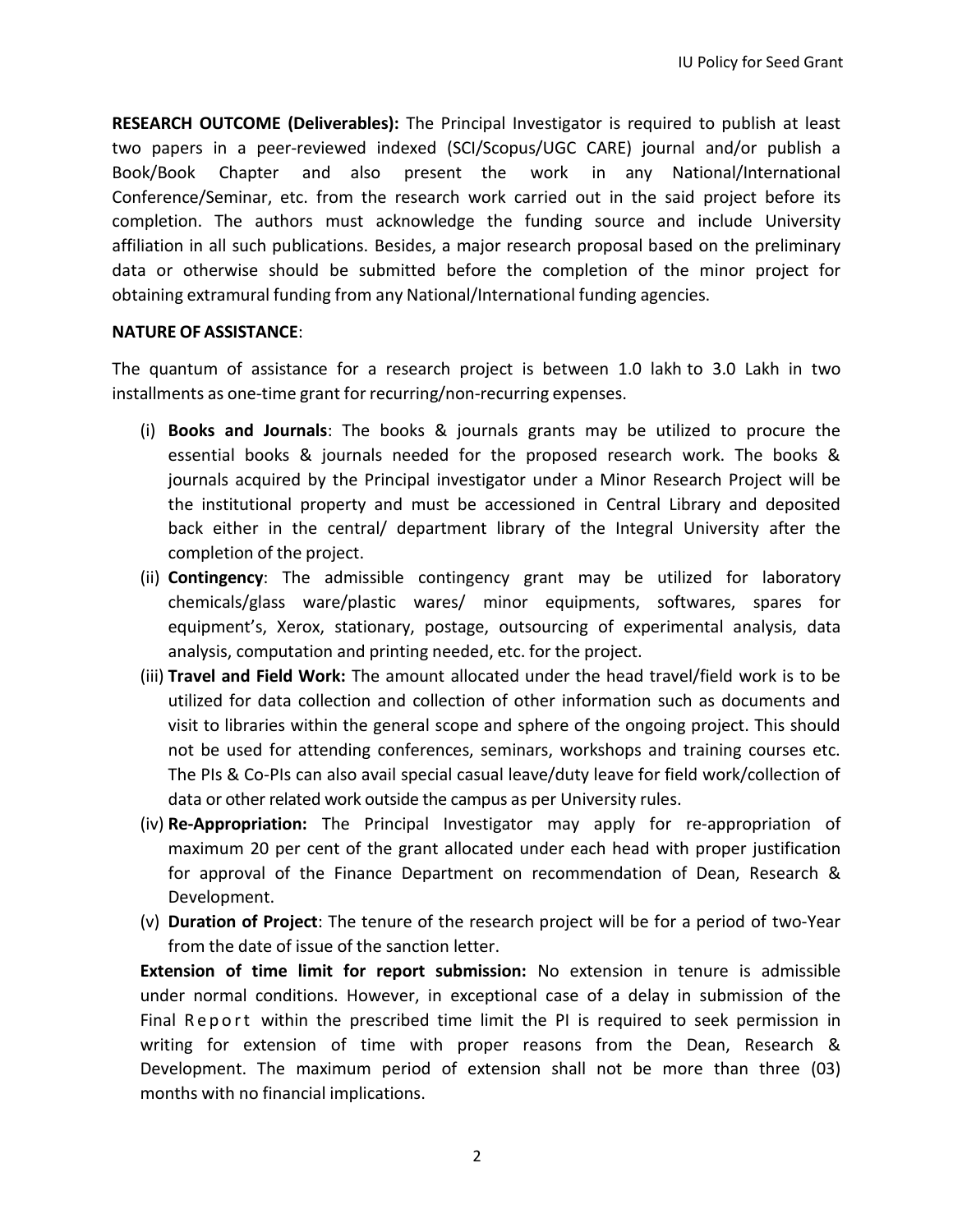**PROCEDURE FOR APPLYING**: All eligible Faculty may submit their Minor Research Proposal applications for Seed grant on or before 1st January every Year on the prescribed proforma (Annexure-1 &2) in the Office of the Dean, Research & Development, Integral University, Lucknow for preliminary Screening and processing for internal peer review through a duly constituted expert committee with nominated subject experts (external/Internal) on board.

A committee of following members will scrutinize and evaluate the new projects and send recommendation to Hon'ble Vice Chancellor, and also assess the progress of the ongoing projects based on the six monthly and annual progress reports periodically (on last Saturday of June/July, and January/February or as and when required) –

- 1) Pro-Vice Chancellor or Nominee of Vice Chancellor
- 2) Dean, Research & Development
- 3) Dean, Faculty concerned
- 4) Director, IQAC
- 5) HoD of concerned Department
- 6) One external subject expert (to be nominated by Vice Chancellor)

**PROCEDURE FOR APPROVAL**: The duly endorsed project assessment report and quantum of funding along with recommendations of the Committee shall be submitted to the Vice Chancellors for administrative approval. The Finance Department shall then process the file for allocation of funds as per budgetary provisions. The Sanction letter shall be issued for approved research proposals for seed grant to concerned PIs from the office of the Finance Officer after obtaining financial sanction from the competent authority in due course of time and maintain all records for audit purpose.

The list of selected Minor Research projects for Seed Grant shall be uploaded at the University website. The Principal Investigators are essentially required to send their acceptance certificate duly forwarded by the concerned HoD for further action.

The Project shall be not transferable in any case, and if the Principal Investigator fails to complete the project due to his negligence, he/she will be liable to refund the entire amount released.

**PROCEDURE FOR RELEASE OF GRANTS**: The Principal Investigator can apply for advance for the first installment of the grant, which shall comprise of 50% of the approved grant for utilization in Year-1 of the project. The PI has to submit six monthly progress report and Annual Progress Report duly counter-signed by the concerned HoD along with the Utilization Certificate & Expenditure Statement. The 40% grant shall be released in Year-2 subject to timely submission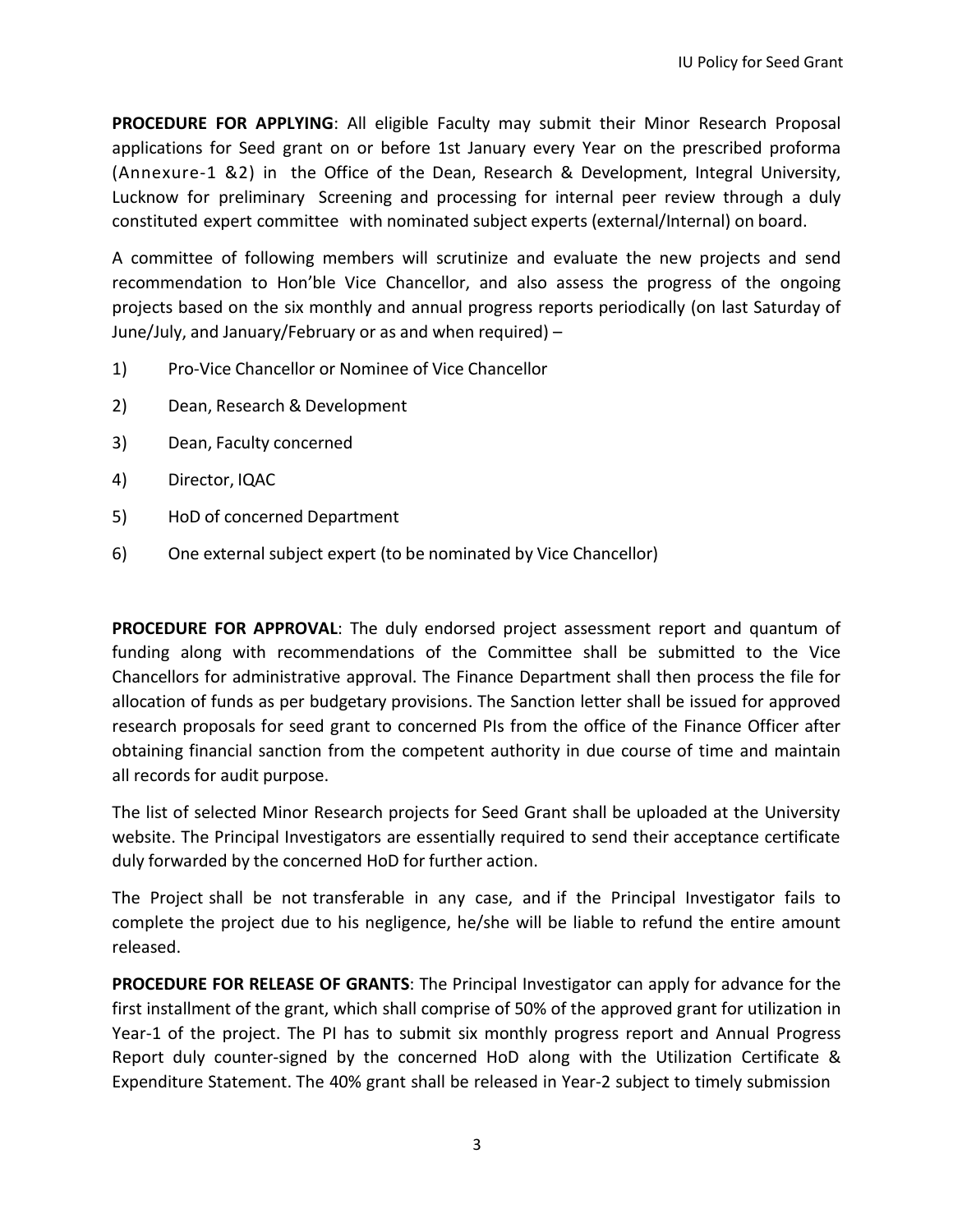of the Utilization Certificate & Expenditure statement for Year-I. Remaining 10% will be released on receipt of following completion documents as final reimbursement.

- (i) Hard and soft Copies of the final report of project along with deliverables in form of Publications,
- (ii) Consolidated item-wise detailed statement of expenditure incurred and Utilization Certificate for the complete project period on the prescribed proforma duly signed by PI and counter-signed by concerned HoD,
- (iii) The un-utilized grant, if any, may be refunded immediately through draft/electronic transfer to the official A/c of the University.
- (iv) The executive summary of the report and the research documents in the form of Publications, patents, monograph, or any other academic/research accomplishment as an outcome of the Minor Research Project/Seed Grant be uploaded on the relevant portal at the official website of the University.
- (v) The balance grant, if any, not claimed before the date of completion of the project will be treated as lapsed and no representation shall be entertained thereafter.
- (vi) In case of any misappropriation of funds strict action shall be initiated and if proven guilty, the entire amount released as Seed Grant shall be recovered.
- (vii) In case of any doubt and dispute out of the policy, the final deciding authority will be Vice Chancellor.

\*\*\*\*\*\*\*\*\*\*\*\*\*\*\*\*\*\*\*\*\*\*\*\*\*\*\*\*\*\*\*\*\*\*\*\*\*\*\*\*\*\*\*\*\*\*\*\*\*\*\*\*\*\*\*\*\*\*\*\*\*\*\*\*\*\*\*\*\*\*\*\*\*\*\*\*\*\*\*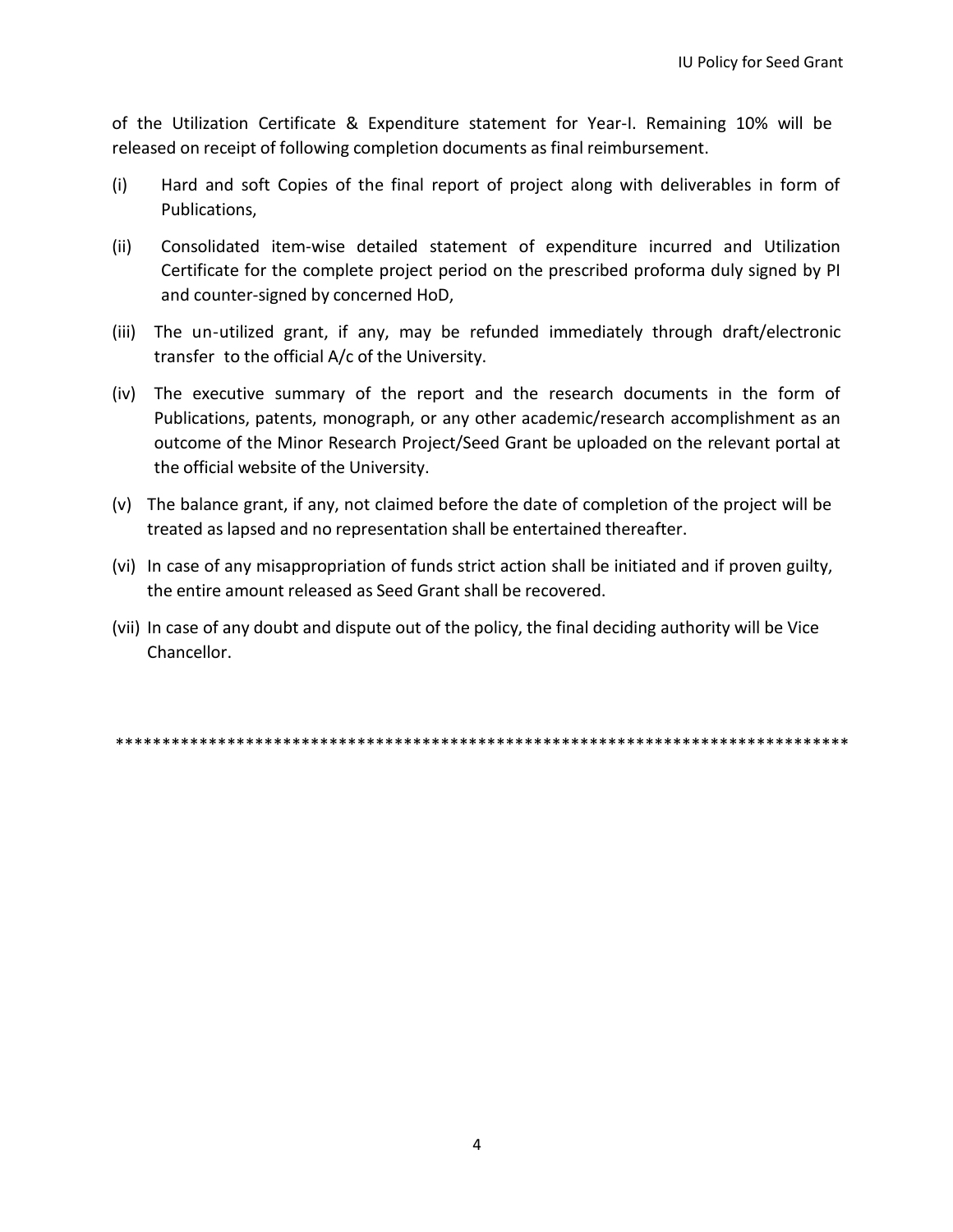#### **Annexure I**

#### **Format for Seed Money/Application for Minor Research Proposal**

#### **PART-1**

- 1. Name & Designation of the Faculty Member as PI:
- 2. Sex (M/F) :
- 3. Date of Birth:
- 4. Qualification and Designation:
- 5. Address i. Office:
- 6. Residence:
- 7. Email/Phone:
- 8. Name & Designation of Co- PI:
- 9. Name of the collaborating Department/Institution/ organization:
- 10. Private/Govt Organization/ Industry:
- 11. Broad Subject:
- 12. Area of Specialization:
- 13. Duration:
- 14. Teaching and Research Experience of Principal investigator
- 15. Teaching experience: UG ----------Years; PG---------- Years
- 16. Research experience (years)
- 17. Publication: Papers Published;
- 18. Accepted:
- 19. Communicated:
- 20. Books Published:
- 21. Accepted:
- 22. Communicated: (Please enclose the list of papers and books published and/or accepted during last five years)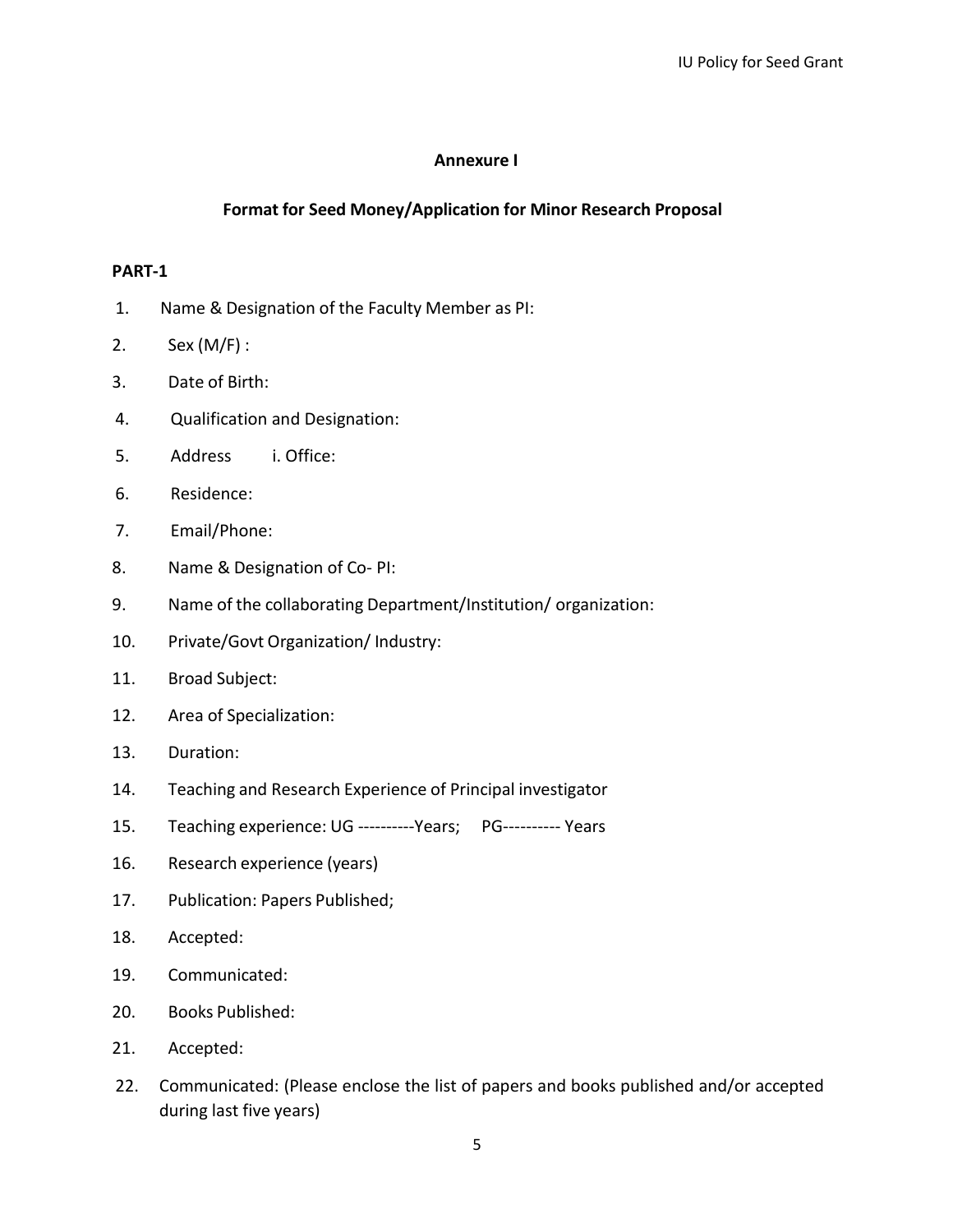### **PART - II**

## **Proposed Research Work**

- i. Title of the Project
- ii. Origin of Problem (200 words)
- iii. Review of Literature (1500-2000 words)
- iv. Objectives (3 4 )
- v. Methodology/Work Component (1000 words)
- vi. Expected outcome and Deliverables
- vii. Budgetary Component
- (Provide year-wise & item-wise breakup)
- i. Contingency (for recurring expenses, as specified)
- ii. Minor Equipment (Non-recurring, if essentially needed)
- iii. Hiring Services (for Field Work)
- iv. Travel (for Data Collection)

## **Declaration**:

- 1. The above project proposal is not submitted to or funded by any other agency.
- 2. General facilities such as furniture, laboratory space, access to internet, etc. are available in the Department. Other facilities such as library, experimental field and CIF and workshop facilities, etc. available within the University shall be accessible and shared.
- 3. I/we shall abide by the rules and regulations governing the seed grant/minor research project, in case the financial assistance is provided.
- 4. The project shall be completed within stipulated period. If unable to do so, and if the University is not satisfied with the progress of the research work, the project may be terminated.

Signature:

Name of Faculty member (Principal Investigator)

Head of the Department: (Seal)